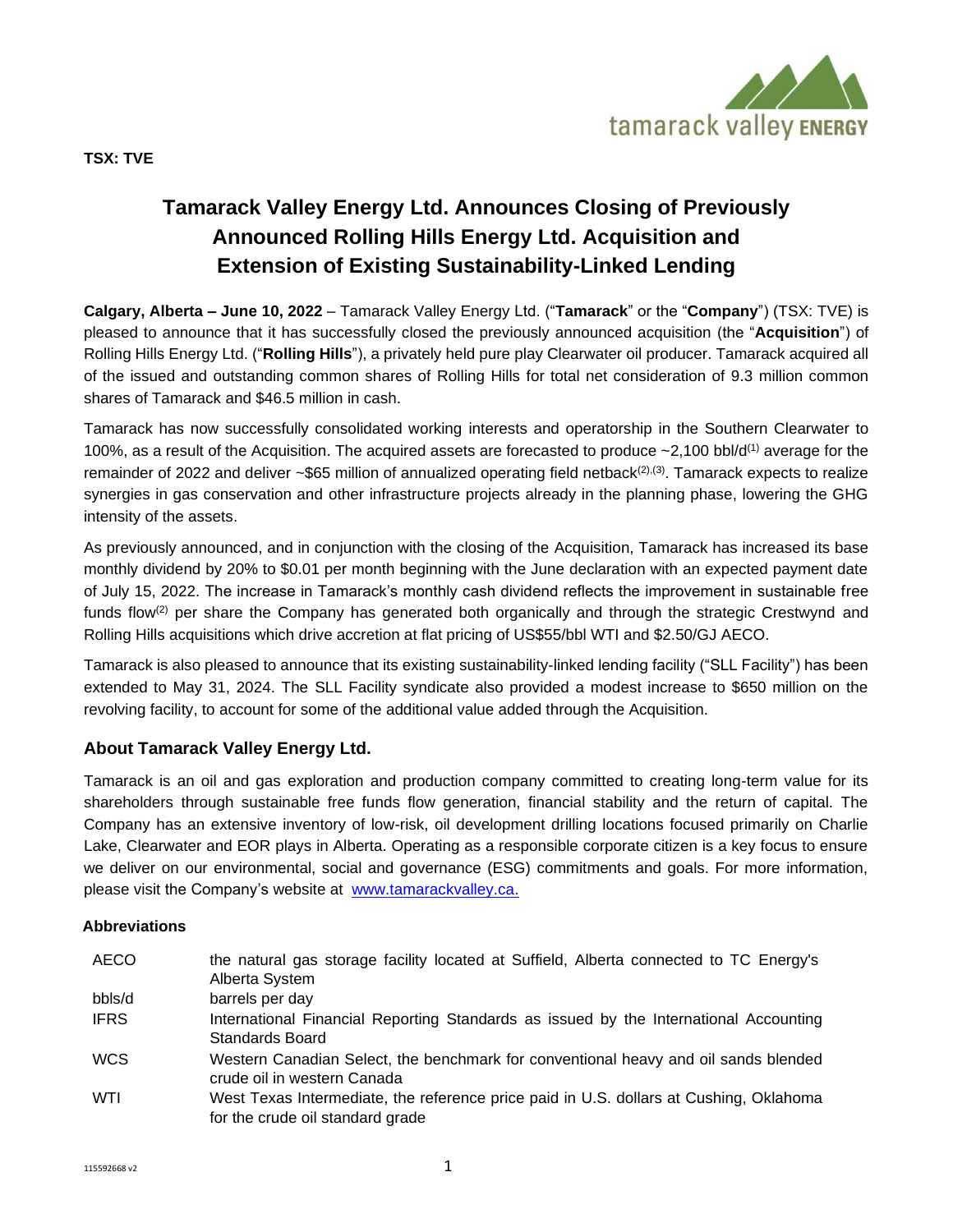## **READER ADVISORIES**

#### **Notes to Press Release**

 $(1)$  Comprised of  $\sim$ 2,100 bbl/d heavy crude oil product type as defined by Canadian Securities Administrators' National Instrument 51-101 - Standards of Disclosure for Oil and Gas Activities.

(2) See "*Specified Financial Measures*"

(3) Operating field netback based on June to December 2022 average pricing assumptions, as at May 31, 2022, of \$105.66 WTI (USD/bbl); \$17.39 WCS differential (USD/bbl); and \$1.2746 CAD/USD FX.

# **Forward Looking Information**

This press release contains certain forward-looking information (collectively referred to herein as "forward-looking statements") within the meaning of applicable Canadian securities laws. Forward-looking statements are often, but not always, identified by the use of words such as "guidance", "outlook", "anticipate", "target", "plan", "continue", "intend", "consider", "estimate", "expect", "may", "will", "should", "could" or similar words suggesting future outcomes. More particularly, this press release contains statements concerning: Tamarack's business strategy, objectives, strength and focus; the anticipated benefits of the Acquisition, including the impact of the Acquisition on the Company's operations, opportunities, financial condition, access to capital and overall strategy; expectations with respect to oil and natural gas production and operating field netbacks in 2022 in respect of the assets (the "Assets") acquired pursuant to the Acquisition; development and drilling plans for the Assets; future intentions with respect to return of capital; and Tamarack's commitment to ESG principles and the impact of the Acquisition thereon, including the initiation of a Southern Clearwater gas conservation project. Future dividend payments, if any, and the level thereof, is uncertain, as the Company's dividend policy and the funds available for the payment of dividends from time to time is dependent upon, among other things, free funds flow financial requirements for the Company's operations and the execution of its growth strategy, fluctuations in working capital and the timing and amount of capital expenditures, debt service requirements and other factors beyond the Company's control. Further, the ability of Tamarack to pay dividends will be subject to applicable laws (including the satisfaction of the solvency test contained in applicable corporate legislation) and contractual restrictions contained in the instruments governing its indebtedness, including its credit facility.

The forward-looking statements contained in this document are based on certain key expectations and assumptions made by Tamarack, including relating to: the business plan of Tamarack pro forma the completion of the Acquisition; the timing of and success of future drilling, development and completion activities; the geological characteristics of Tamarack's properties; the characteristics of the Assets; the successful integration of the Assets into Tamarack's operations; prevailing commodity prices, price volatility, price differentials and the actual prices received for the Company's products; the availability and performance of drilling rigs, facilities, pipelines and other oilfield services; the timing of past operations and activities in the planned areas of focus; the drilling, completion and tie-in of wells being completed as planned; the performance of new and existing wells; the application of existing drilling and fracturing techniques; prevailing weather and break-up conditions; royalty regimes and exchange rates; impact of inflation on costs; the application of regulatory and licensing requirements; the continued availability of capital and skilled personnel; the ability to maintain or grow the banking facilities; the accuracy of Tamarack's geological interpretation of its drilling and land opportunities, including the ability of seismic activity to enhance such interpretation; and Tamarack's ability to execute its plans and strategies.

Although management considers these assumptions to be reasonable based on information currently available, undue reliance should not be placed on the forward-looking statements because Tamarack can give no assurances that they may prove to be correct. By their very nature, forward-looking statements are subject to certain risks and uncertainties (both general and specific) that could cause actual events or outcomes to differ materially from those anticipated or implied by such forward-looking statements. These risks and uncertainties include, but are not limited to: unforeseen difficulties in integrating the Assets into Tamarack's operations; incorrect assessments of the value of benefits to be obtained from acquisitions and exploration and development programs (including the Acquisition); the risk that future dividend payments thereunder are reduced, suspended or cancelled; risks associated with the oil and gas industry in general (e.g. operational risks in development, exploration and production; and delays or changes in plans with respect to exploration or development projects or capital expenditures); commodity prices;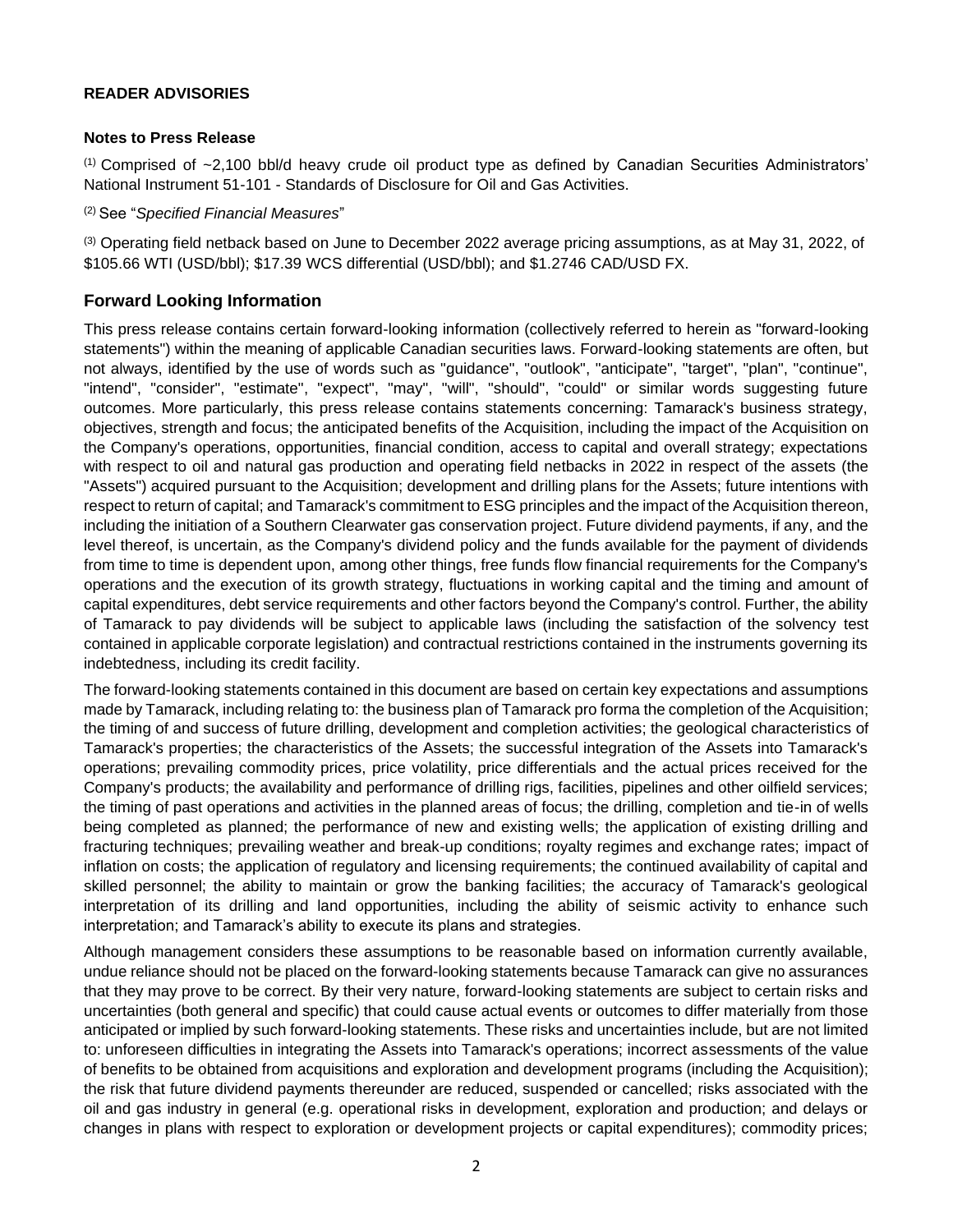increased operating and capital costs due to inflationary pressures; the uncertainty of estimates and projections relating to production, cash generation, costs and expenses; health, safety, litigation and environmental risks; access to capital; the COVID-19 pandemic; and Russia's military actions in Ukraine. Due to the nature of the oil and natural gas industry, drilling plans and operational activities may be delayed or modified to react to market conditions, results of past operations, regulatory approvals or availability of services causing results to be delayed. Please refer to the annual information form for the year ended December 31, 2021, the management's discussion and analysis for the three months ended March 31, 2022 (the "MD&A") and other continuous disclosure documents for additional risk factors relating to Tamarack, which can be accessed either on Tamarack's website at www.tamarackvalley.ca or under the Company's profile on www.sedar.com. The forward-looking statements contained in this press release are made as of the date hereof and the Company does not undertake any obligation to update publicly or to revise any of the included forward-looking statements, except as required by applicable law. The forward-looking statements contained herein are expressly qualified by this cautionary statement.

This press release contains future-oriented financial information and financial outlook information (collectively, "FOFI") about Tamarack's prospective results of operations and production, free funds flow and operating field netback and components thereof, including pro forma the completion of the Acquisition, all of which are subject to the same assumptions, risk factors, limitations, and qualifications as set forth in the above paragraphs. FOFI contained in this document was approved by management as of the date of this document and was provided for the purpose of providing further information about Tamarack's future business operations. Tamarack and its management believe that FOFI has been prepared on a reasonable basis, reflecting management's best estimates and judgments, and represent, to the best of management's knowledge and opinion, the Company's expected course of action. However, because this information is highly subjective, it should not be relied on as necessarily indicative of future results. Tamarack disclaims any intention or obligation to update or revise any FOFI contained in this document, whether as a result of new information, future events or otherwise, unless required pursuant to applicable law. Readers are cautioned that the FOFI contained in this document should not be used for purposes other than for which it is disclosed herein.

## **Specified Financial Measures**

This press release includes various specified financial measures, including non-IFRS financial measures, non-IFRS financial ratios and capital management measures as further described herein. These measures do not have a standardized meaning prescribed by International Financial Reporting Standards ("IFRS") and, therefore, may not be comparable with the calculation of similar measures by other companies.

"**Adjusted funds flow** (capital management measure)" is calculated by taking cash-flow from operating activities and adding back changes in non-cash working capital, expenditures on decommissioning obligations and transaction costs since Tamarack believes the timing of collection, payment or incurrence of these items is variable. Expenditures on decommissioning obligations may vary from period to period depending on capital programs and the maturity of the Company's operating areas. Expenditures on decommissioning obligations are managed through the capital budgeting process which considers available adjusted funds flow. Tamarack uses adjusted funds flow as a key measure to demonstrate the Company's ability to generate funds to repay debt and fund future capital investment. Adjusted funds flow per share is calculated using the same weighted average basic and diluted shares that are used in calculating loss per share.

"**Free funds flow** (capital management measure)" (previously referred to as "free adjusted funds flow") is calculated by taking adjusted funds flow and subtracting capital expenditures, excluding acquisitions and dispositions. Management believes that free funds flow provides a useful measure to determine Tamarack's ability to improve returns and to manage the long-term value of the business.

"**Operating Field Netback**" equals total petroleum and natural gas sales, less royalties and net production and transportation expenses.